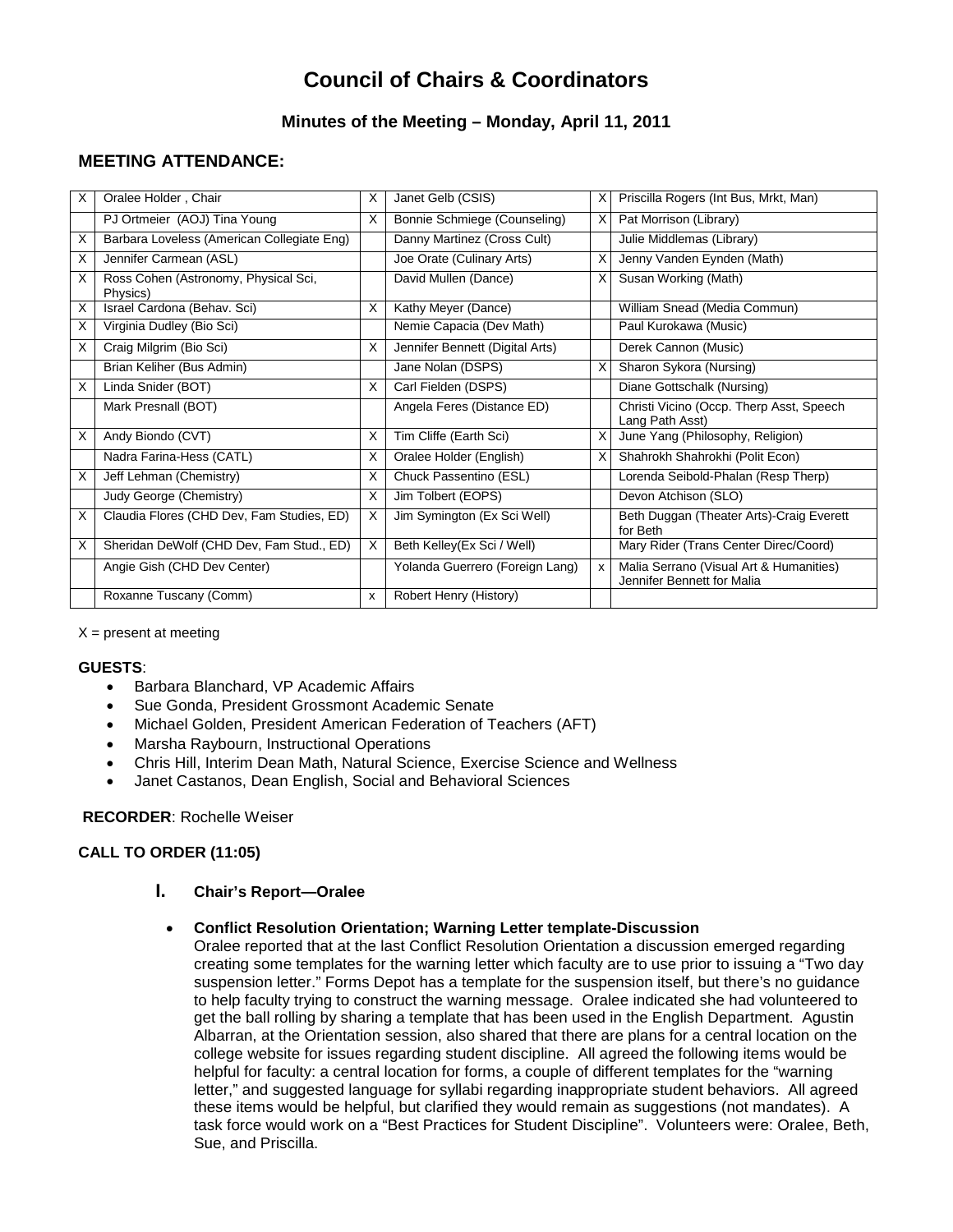## • **Follow-up to "Reports Orientation"(provided by Shirley Pereira)**

Oralee reported that for those who attended the orientation, it was very productive and helpful. She noted that for any departments that have an upcoming Program Review, the Orientation is extremely helpful; Jerry Buckley no longer provides the binders with all the pertinent reports/data needed for PR, so each department needs to utilize the Reports website to locate the needed information. The next Orientation would take place Monday, April 25, 11:00-12:00, and anyone interested should RSVP Shirley Pereira. Oralee noted that there are only 13 spaces available and 5 or 6 were already full, so anyone interested should RVSP as soon as possible.

### • **Selection of CCC Chair for 2011-2013 and discussion of .10 reassigned time**

Oralee noted that the selection of a new CCC Chair would take place at the May CCC meeting (per our decision earlier in the term). Oralee reported she had been re-elected as the Chair of the English Department and would be willing to be considered as the Chair of Chairs and Coordinators for another 2-year term. She asked that anyone else interested in being Chair or nominating someone to be Chair to please contact Patty Morrison; Chuck Passentino nominated Oralee for Chair. A ballot election would take place at the May meeting if more nominations were received.

Oralee then explained that the responsibilities for the Chair of CCC have grown over the last two years: among the changes, the Chair participates on several more standing committees, the Chair creates or helps organize the New Chair Orientations that have happened this year (on Hiring, Evaluations, and Conflict Resolution), and there are many more requests from administration and others for "informal" input on documents, drafts, slogans, memos, and messages. Oralee noted that there were a few committees that she sits on as the representative of either her department or division (such as Room Utilization and Enrollment Strategies) on which she feels the CCC Chair should have a permanent spot to allow for the best communication of information to the Chairs and Coordinators. Oralee noted that the release time for the Chair position has always been .10 of Presidential discretionary reassigned time. She noted she is able to cover the position effectively because she has a significant amount of release time as the Chair of the English Department (a large department) but that a future Chair may not have such a large amount of release time from his/her department and might not be able to cover the CCC Chair position and its demands. Some discussion occurred; the general sense was that .20 release time should be requested for next year (this would allow for release from teaching one course to do the work of CCC). Some wondered if perhaps the scope and definition of the position should be reviewed, but many agreed that they felt that the information relayed to them in the CCC meetings was very valuable and they did not want that to change. A request to increase the amount of reassigned time would need to be submitted to the Reassigned Time Committee, which meets twice a year. Barbara Blanchard indicated she sits on that committee, and Marsha Raybourn noted she would update Oralee as to when Committee would be meeting next.

# • **Opportunities for Professional Development—Oralee**

Oralee noted several opportunities for Professional Development on the GC campus. Given the current budget situation on campus opportunities would be helpful to many.

- April 13-14, GC Technology Showcase
- April 25-May 5, Literary Arts Festival
- April 28, Getting Ready for the Microsoft Office Suite Upgreade,1:00-2:30pm Room 533
- May 10, Tuesday, 3:00-4:30 or 5:00, Uber-Chairs meeting(Grossmont & Cuyamaca all CCC members invited) AFT Offices Mission Valley

## **II. Spring Break Discussion—Sue Gonda**

Sue presented a hand-out of Spring Breaks for various Elementary, High School, and Colleges in the GC area. She asked that the Chairs please take it back to their Departments for discussion. It was suggested that perhaps a survey for all faculty, staff and students be done for input. Many agreed they would like to see Spring Break fall after the first eight week session is complete.

## **III. Educational Master plan Scan Teams—Chris Hill**

Chris explained that both the District and Grossmont College were due to put together their Educational Master plans; a master plan for the next 10-15 years, outlining the goals and direction